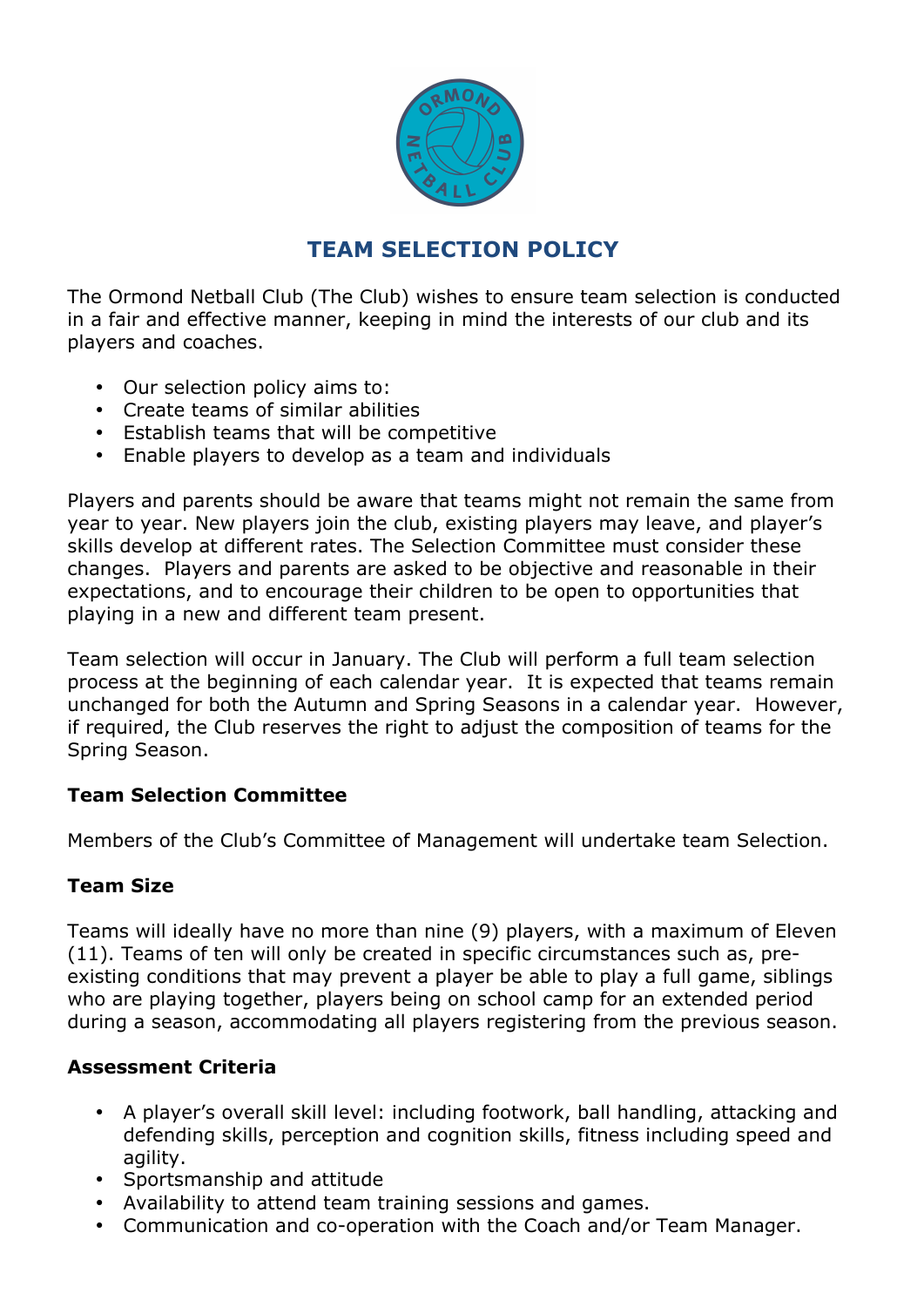## **Team Selection Process**

Prior to the commencement of the calendar year the Team Selection Committee will set aside a day to place all our players into teams. In order to form the teams, the Selection committee is required to take into account a number of factors such as:

- The number of players registered with the Club within each age group.
- The coach's evaluation
- Team composition (player balance across court positions)
- Player age

ONC acknowledges that players enjoy playing with their friends. School groups and friendships will be noted when placing teams together, but it is not a deciding factor in the selection policy.

## **Coach evaluation**

At the end of the Spring season, each coach will prepare a written evaluation of each player in their team. This evaluation covers the assessment criteria presented above. This report is the primary assessment tool used by the Team Selection committee. All such reports will remain confidential and will only be viewed by the Team Selection Committee and the Club's Executive.

## **Players playing outside their age group**

The general policy of the club is that all players play in their own age group. However, on occasion, there will be exceptions to this rule. A regular exception to this rule is playing players up with their school year. Eg. A young year 8, born between January & April who is eligible to play in the 13/U will be moved up to the 15/U to play with their school cohort.

Should the Club have insufficient player registrations in adjacent age groups to form full teams, players may be requested to play up an age group in order to form a team of composite age. In such circumstances, the players will be asked to play in teams of a similar ability level to the other players in the team they have been placed.

Players may put in a written request to the club to play in a higher age group. This may occur when a bottom age player is placed in a composite age team. The player may at the discretion of the Selection committee be allowed to move through with their team.

## **Opens**

There is no formal selection for teams in this age group. Teams will generally be similar from the previous year, although changes may occur at the discretion of (a) the selection panel, (b) coaches and (c) requests from players.